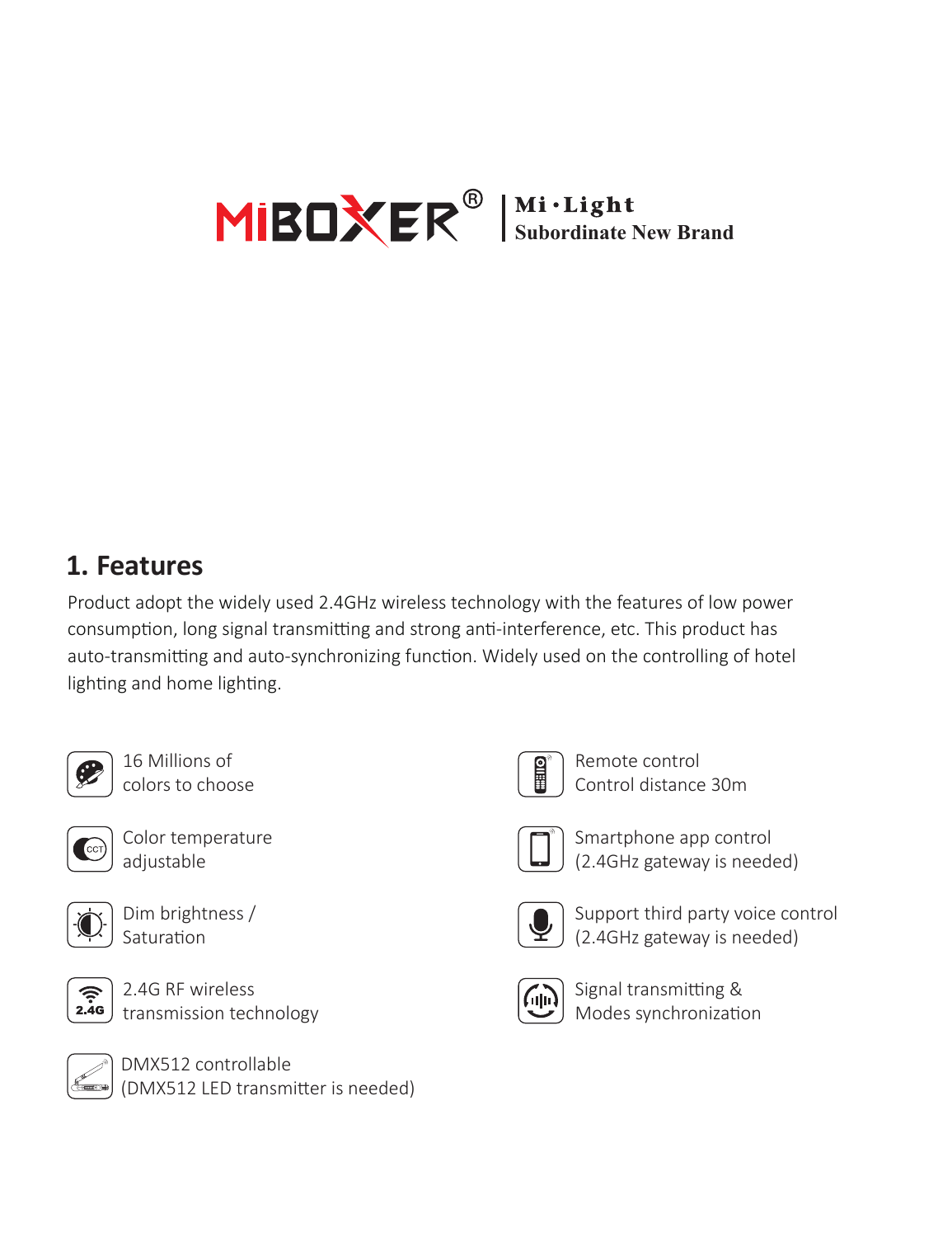### **2. Dynamic mode table**

| Number         | Dynamic Mode           | Brightness / Saturation / Speed |
|----------------|------------------------|---------------------------------|
| 1              | Mardi Gras             | Adjustable                      |
| $\overline{2}$ | Automatic color change |                                 |
| 3              | Sam                    |                                 |
| 4              | Gemstone               |                                 |
| 5              | Twilight               |                                 |
| 6              | American               |                                 |
| 7              | Fat Tuesday            |                                 |
| 8              | Party                  |                                 |
| 9              | Slow Color Splash      |                                 |

## **3. Signal transmitting**

One light can transmit the signals from the remote control to another light within 30m, as long as there is a light within 30m, the remote control distance can be limitless.

## **4. Modes synchronization**

Different lights can work synchronously when they are started at different times, light by the same remote, under same dynamic mode and within 30m distance.



The same dynamic mode, the same speed can be synchronized.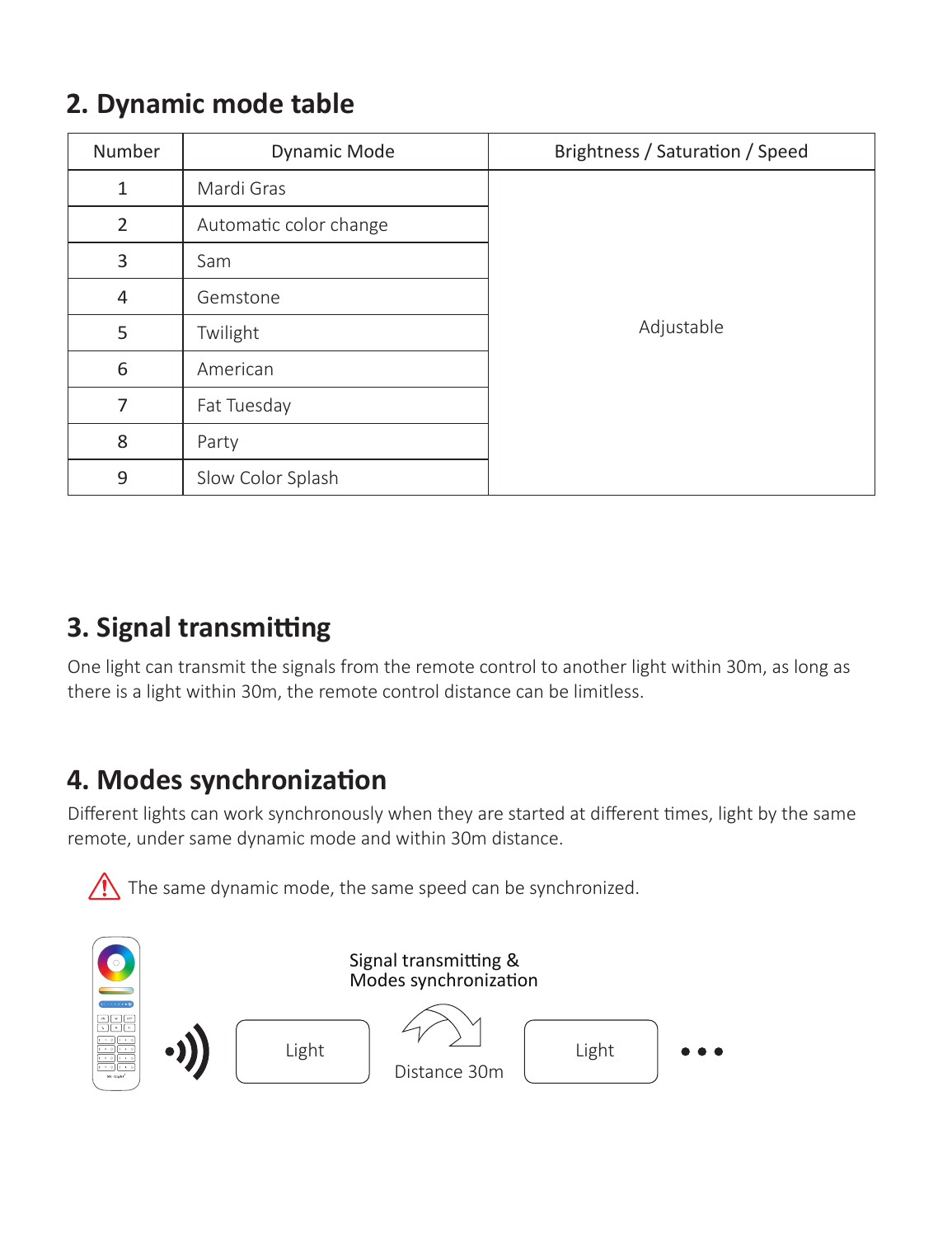# **5. Linking Code / Unlinking Code Instructions**

#### Linking Code Instructions





Link/Unlink button 1 2 3

Short press " I " button 3 times within 3 seconds when light on.



Lights blink 3 �mes slowly means linking is done successfully.



Linking failed if light is not blinking slowly, Please follow above steps again. (Note: Light that have linked can't link again)

#### Unlinking Code Instructions





Unlinking failed if light is not blinking quickly, Please follow above steps again. (Note: Light haven't linked that don't need to unlink)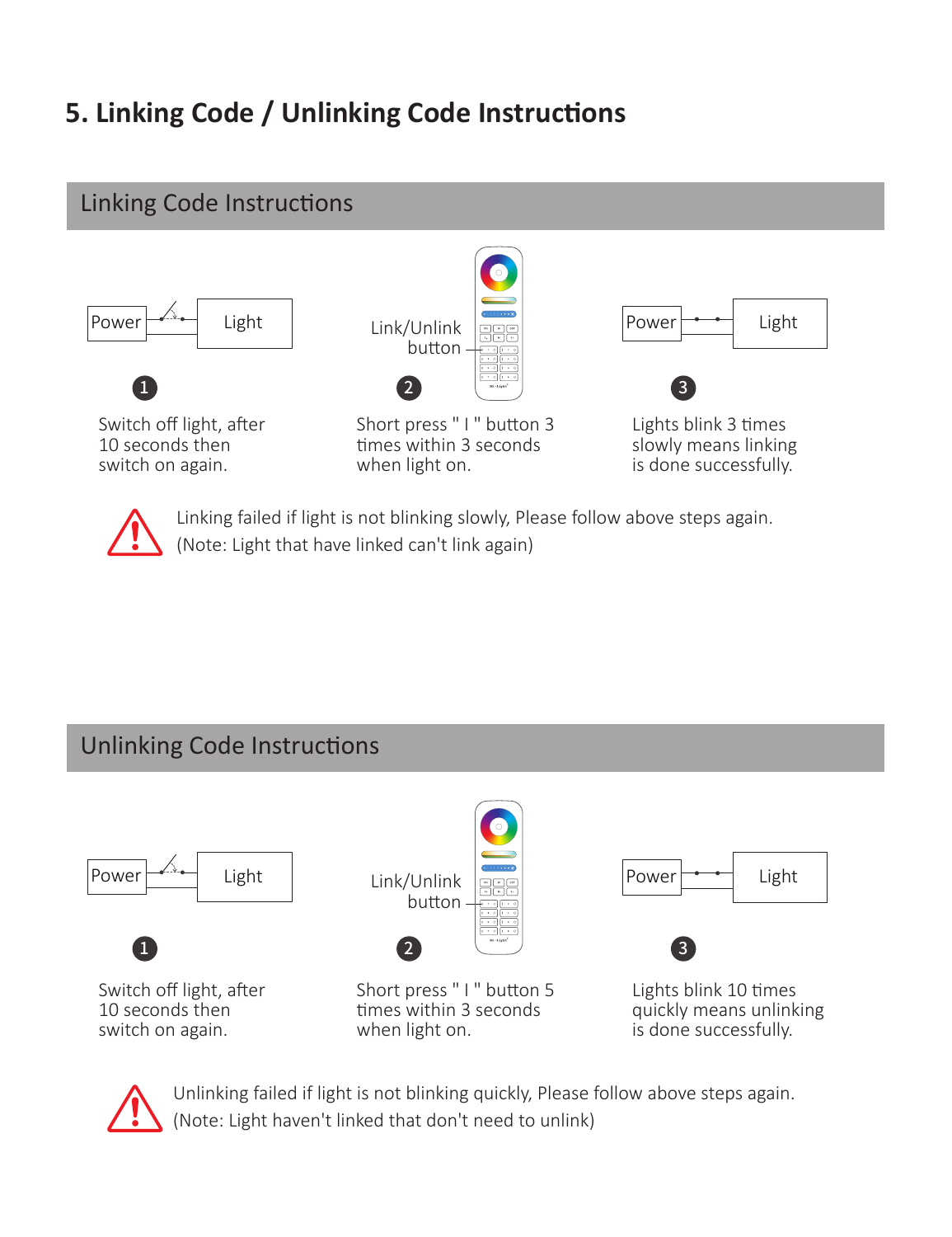## **6. DMX512 LED Transmi�er Link/Unlink**

Compatible with DMX512 LED Transmitter (Purchase separately)

1 Choose the zone for the light by pressing " + " or " - " (e.g. "CH12" means zone 12)



If the link or unlink failed, please follow the above steps again.

### **7. DMX512 LED Transmi�er Connec�on Diagram**